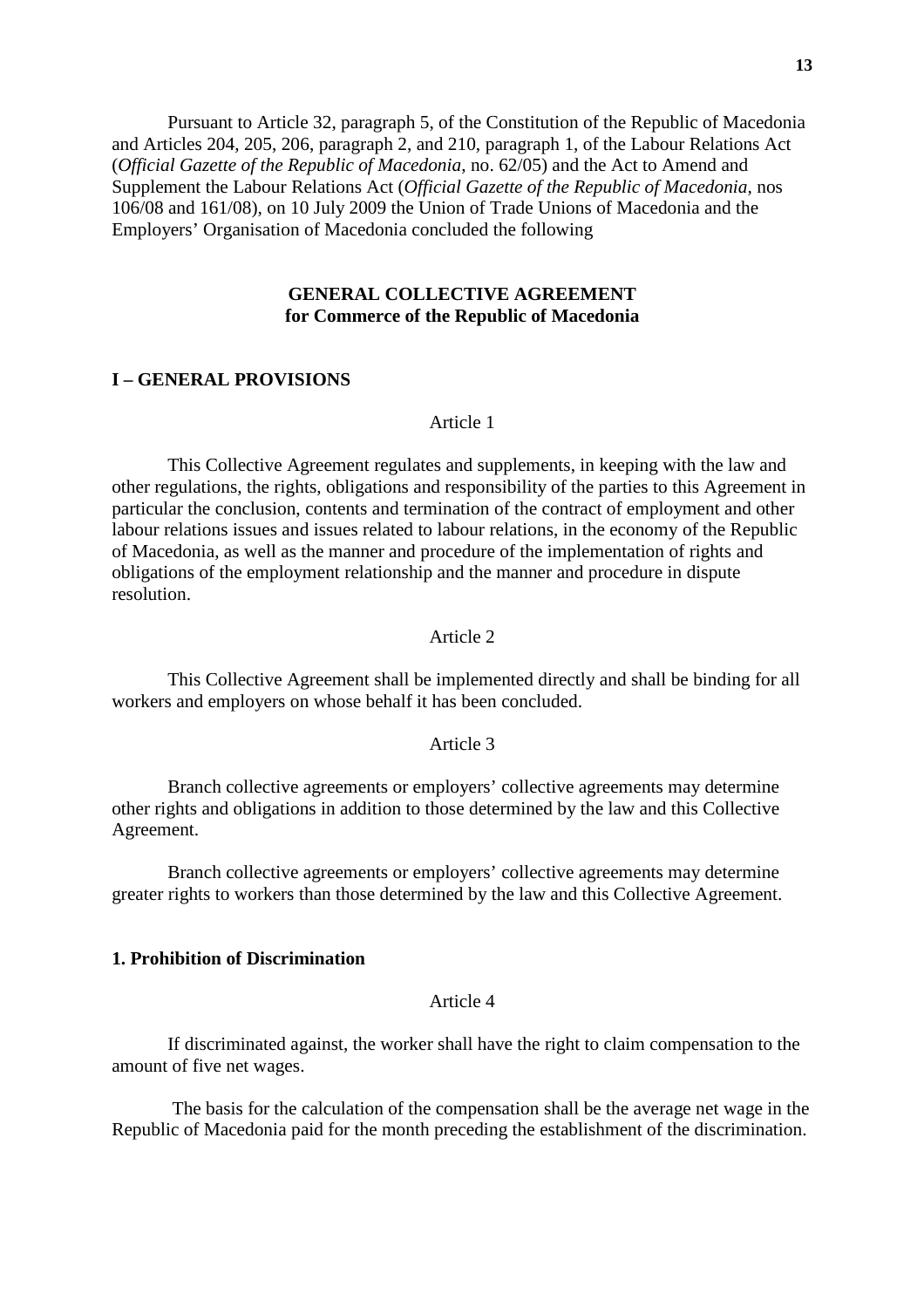### **II – CONTRACT OF EMPLOYMENT**

## Article 5

An employment relationship between a worker and an employer shall be concluded with the signing of a contract of employment.

### Article 6

A worker shall be justified in being absent from work and not commencing his work on the date determined in the worker's contract of employment in case:

- of illness;

- of death of a closely-related relative;

- of natural disasters (fire, flood, and so forth); and

- of other events set out a collective agreement or contract of employment

### **1. Particular Conditions for Entering an Employment Relationship**

## Article 7

Specific employment requirements may be laid down only if such requirements are needed for work in a specific workplace.

The following may be considered specific employment requirements: qualifications, work experience, particular state of health, mental and physical capabilities as well as other specific requirements set out in branch collective agreements or employers' collective agreements or in an employer's document.

# **III – WORKERS OBLIGATIONS**

### Article 8

 On the basis of the employer's written document the worker shall also carry out duties that are not set out in his contract of employment but that fall within the worker's qualifications only in if:

- there is a need to replace a temporarily absent worker;

- the scope of work has increased;
- the worker is occupying a workplace with a reduced scope of work;
- a natural disaster has occurred or is imminent;
- there is a need to complete a process that is underway which, if interrupted, given the nature and technology of the work, would cause material losses;
- it is necessary to prevent the waste of raw material and material, to repair equipment and the means of work;
- it is necessary to complete urgent work and work that cannot be postponed;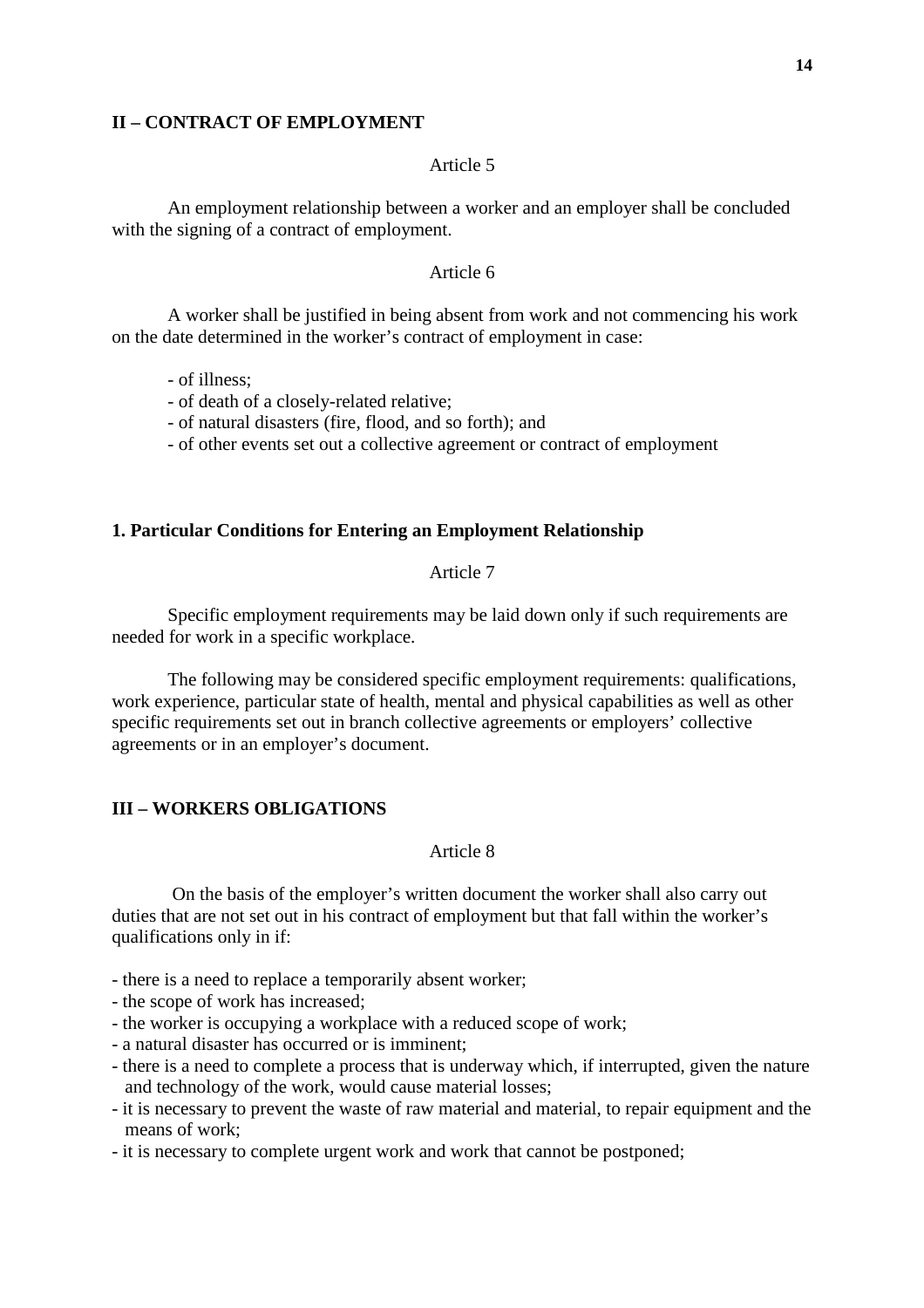- it is necessary to eliminate and prevent the consequences of natural disasters or of other accidents; and
- in other cases set out in a collective agreement.

If the worker carries out other work than that set out in the worker's contract of employment, the worker shall be entitled to the same wages of his workplace or to wages that are more favourable to the worker.

# **IV – WORK ON PROBATION, APPRETICESHIPS AND VOLUNTEER WORK**

## Article 9

In concluding a contract of employment the worker and the employer may agree to work on probation.

The length of work on probation for certain work duties shall be as follows:

- for work in work complexity groups 1 to 3, not longer than two months;

- for work in work complexity groups 4 to 5, not longer than four months;
- for work in work complexity groups 6 to 9, not longer than six months.

The employer shall determine the execution and assessment of work on probation.

### Article 10

The manner in which apprenticeship is organised and carried out shall be determined in branch collective agreements and employer's collective agreements, unless otherwise determined by another law.

### Article 11

A contract on volunteer work may grant the volunteer an entitlement to remuneration for travel expenses and cost of meals.

# **V – TERMINATION OF CONTRACT OF EMPLOYMENT**

### **1. Termination of Contract of Employment by the Employer**

# **1.1 Termination of Contract of Employment for Personal Reasons or for Reasons of Omission**

### Article 12

Branch collective agreements shall regulate the instances due to which a contact of employment shall be terminated such as: lack of knowledge or capabilities, failure to meet the specific conditions set out by law, the violation of work order and discipline and the worker's failure of meet his work obligations.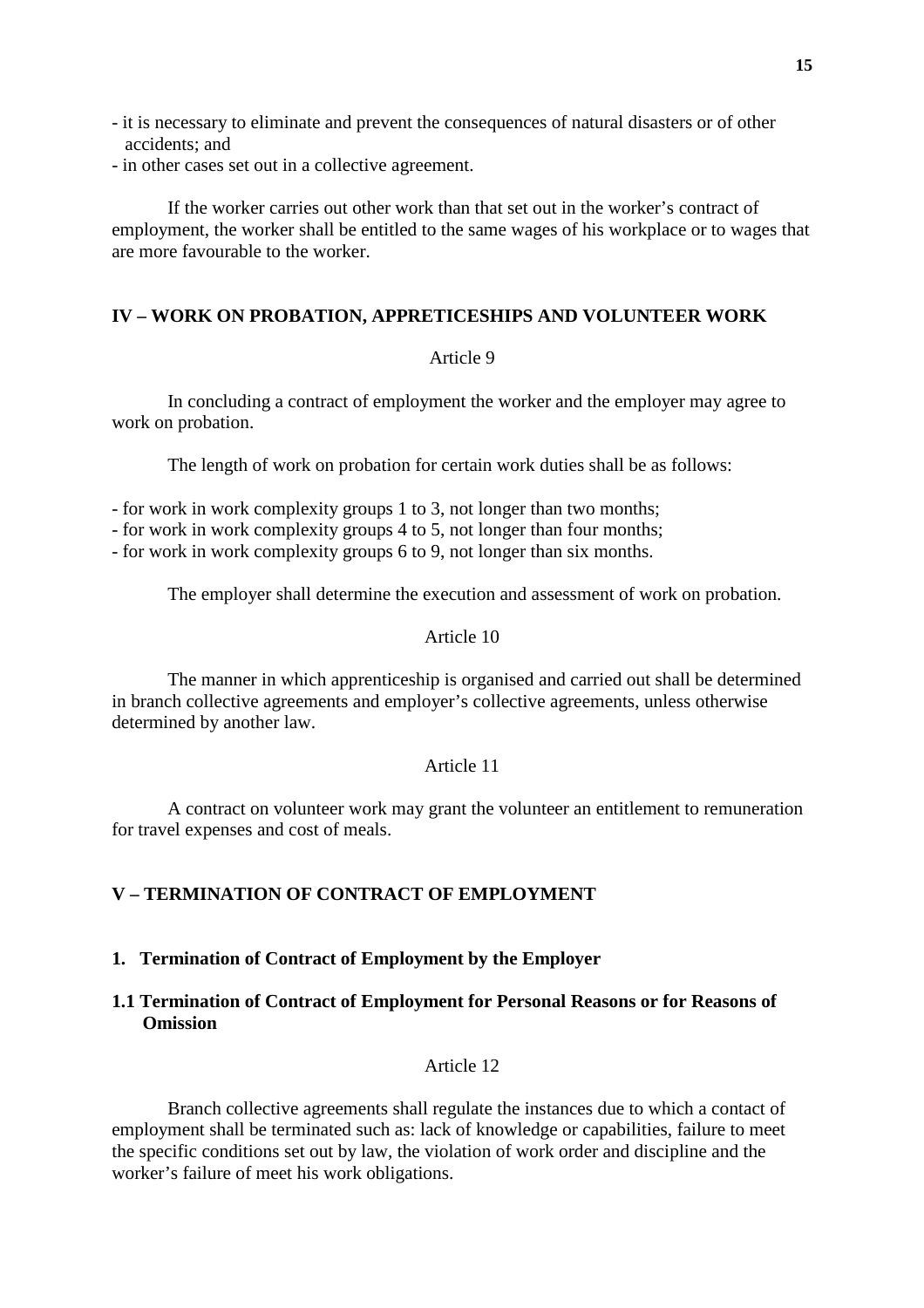## **1.2 Termination of Contract of Employment for Economic, Organisational, Technologic, Structural and other Similar Reasons – Business Reasons**

Article 13

Employer's collective agreements shall regulate the criteria with respect to the profile of workers whose employment shall be terminated with the employer due to economic, organisational, technologic, structural or other similar reasons – business reasons.

### **2. Termination of Contract of Employment by the Worker**

Article 14

If there is a termination pursuant to Article 100 of the Labour Relations Act, the worker shall be entitled to severance allowance to the amount determined in keeping with Article 97 of the Labour Relations Act and to indemnity that shall not be less than the worker's net pay during the period of notice.

## **VI – WAGES AND REMUNERATION**

### **1. Wages**

#### Article 15

The worker shall be entitled to wages.

The wages of a worker with normal hours of work and normal work output shall not be less than the lowest wages regulated by branch collective agreements.

Wages shall comprise the following:

- the basic wage;

- performance related pay; and
- other remuneration.

#### **1.1 Basic Wage**

#### Article 16

The basic wage shall be determined in keeping with the requirements of the workplace (qualifications, acquired training and skills, work complexity and responsibility of the workplace) and shall be calculated by multiplying the lowest wage by the coefficient of work complexity of a specific group of activities to which the worker's workplace belongs under the contract of employment.

A basic wage shall be the lowest wage for a specific level of work and work complexity.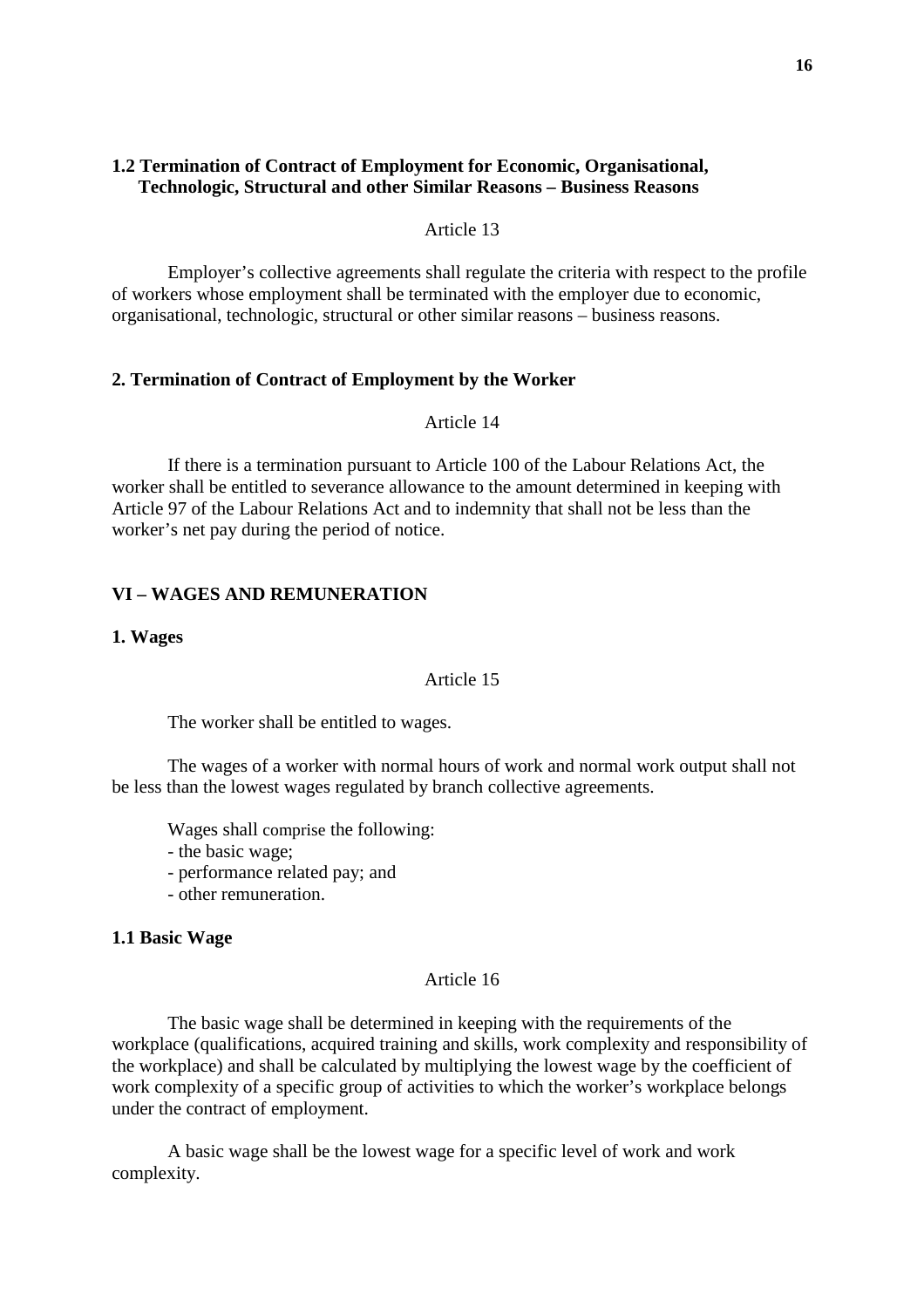The lowest wage for the lowest level of work complexity shall be determined by branch collective agreements.

The lowest wage shall be determined and published annually by the signatories to the branch collective agreements.

In determining the lowest wages the following factors in particular shall be taken into consideration: living expenses, economic opportunities, general level of wages per activity, the level of productivity, economic viability, social contributions and other economic and social factors.

The lowest wage shall be harmonised with the cumulative increase in living expenses in December of the previous year in keeping with data of the State Institute for Statistics and shall be valid as of that period.

The lowest wage for the lowest level of work complexity shall be published by the signatories of a collective agreement after every harmonisation process.

## Article 18

An employer that encounters difficulties in the work process, in keeping with an established programme aimed at overcoming the encountered difficulties, may decrease the lowest wage but such a decrease shall not be more than 20% and shall not last for more than six months.

Branch collective agreements may identify other objective circumstances that significantly interfere with the process of production due to which a decrease may be greater than that set out under paragraph 1 of this Article.

The employer shall pay the workers the difference in wages between the lowest wage for a specific level of work complexity and the decrease in the wages paid under paragraphs 1 and 2 of this Article within six months of having overcome the difficulties.

#### Article 19

Activities and workplaces shall be grouped by work complexity as follows:

|       |                                                                 | Work       |
|-------|-----------------------------------------------------------------|------------|
| Group |                                                                 | Complexity |
| 1.    |                                                                 | 1.00       |
| 2.    |                                                                 | 1.20       |
| 3.    | Complex, varied, repetitive duties with occasional new duties   | 1.30       |
| 4.    | More complex, varied duties requiring independent work and      |            |
|       | initiative                                                      | 1.50       |
| 5.    | More complex, varied duties requiring a lot of independent work |            |
|       | and initiative                                                  | 1 70       |
|       |                                                                 |            |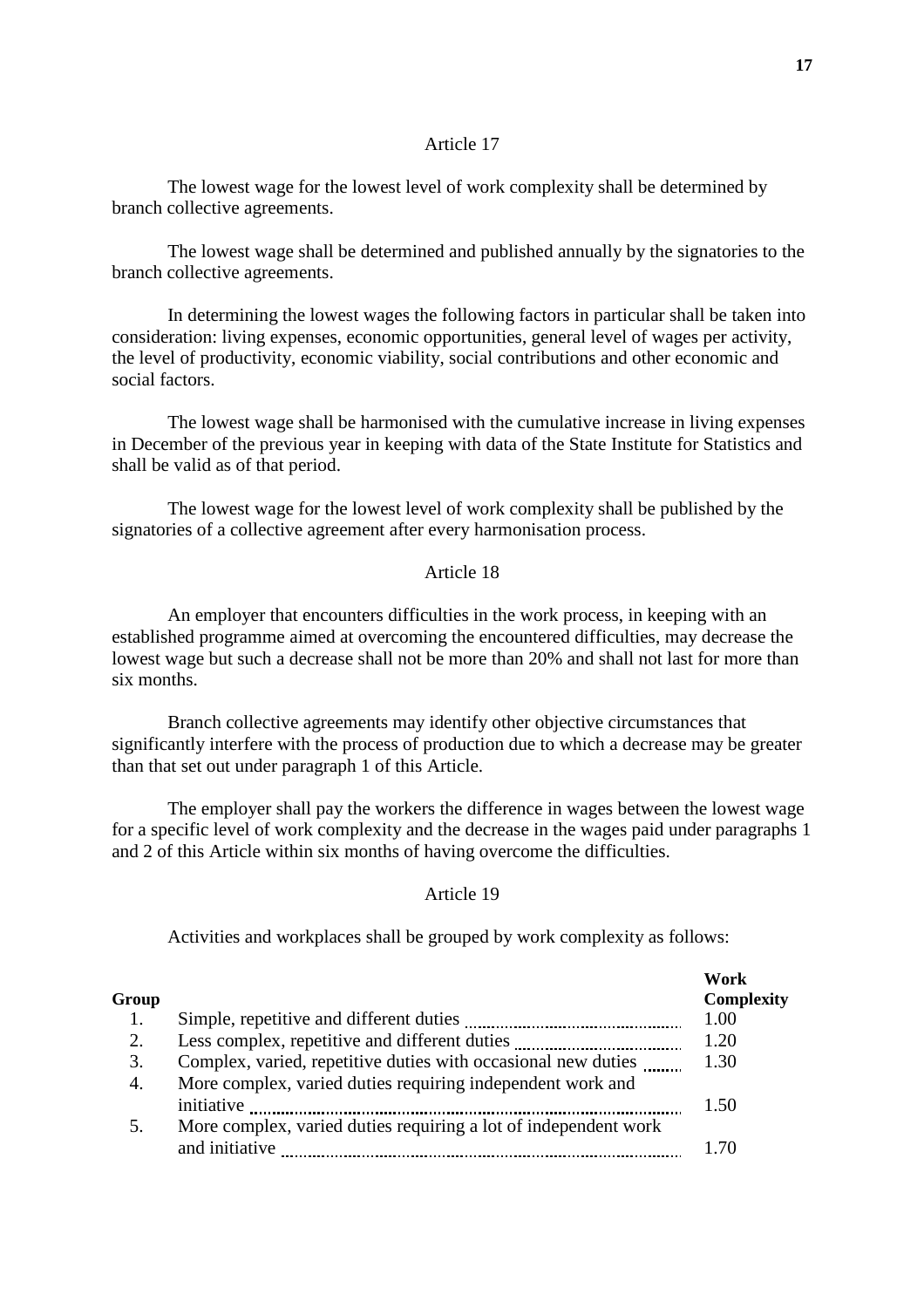| 6. | Significantly complex duties requiring independent work and      |      |
|----|------------------------------------------------------------------|------|
|    |                                                                  | 1.90 |
| 7. | Extremely complex duties requiring significant independence,     |      |
|    |                                                                  | 2.30 |
| 8. | Extremely significant duties requiring significant independence, |      |
|    |                                                                  | 2.70 |
| 9. | Most complex, specialised, creative and independent duties       | 3.00 |

Branch collective agreements and employers' collective agreements may also determine additional groups of more complex duties for specific workplaces.

Assignment to workplaces by work complexity shall be determined in the Collective Agreement or employer's document.

## **1.2 Performance Related Pay**

## Article 21

Performance related pay shall be determined on the basis of the following criteria: exercise of reasonable care, scope of work, quality, creativity and inventiveness, productivity, rationality and savings in the work process, efficiency and rational use of means of work and hours of work, and other criteria determined by branch collective agreements or employers' collective agreements.

Individuals or group of workers are evaluated and assessed for their work performance in keeping with established criteria and measures about which the worker is informed prior to commencing work.

The work performance of a worker is evaluated or assessed by the worker who supervises the worker and who organises the work process.

If the worker fails to achieve work results for reasons not of his making (power cuts or shortages of other energies, machine breakdowns, shortages of raw materials or other objective reasons set out in the employer's collective agreement) the worker shall be entitled to the basic wage.

#### Article 22

If 50% of workers fail to meet the established norms and standards, the trade union may initiate their re-assessment.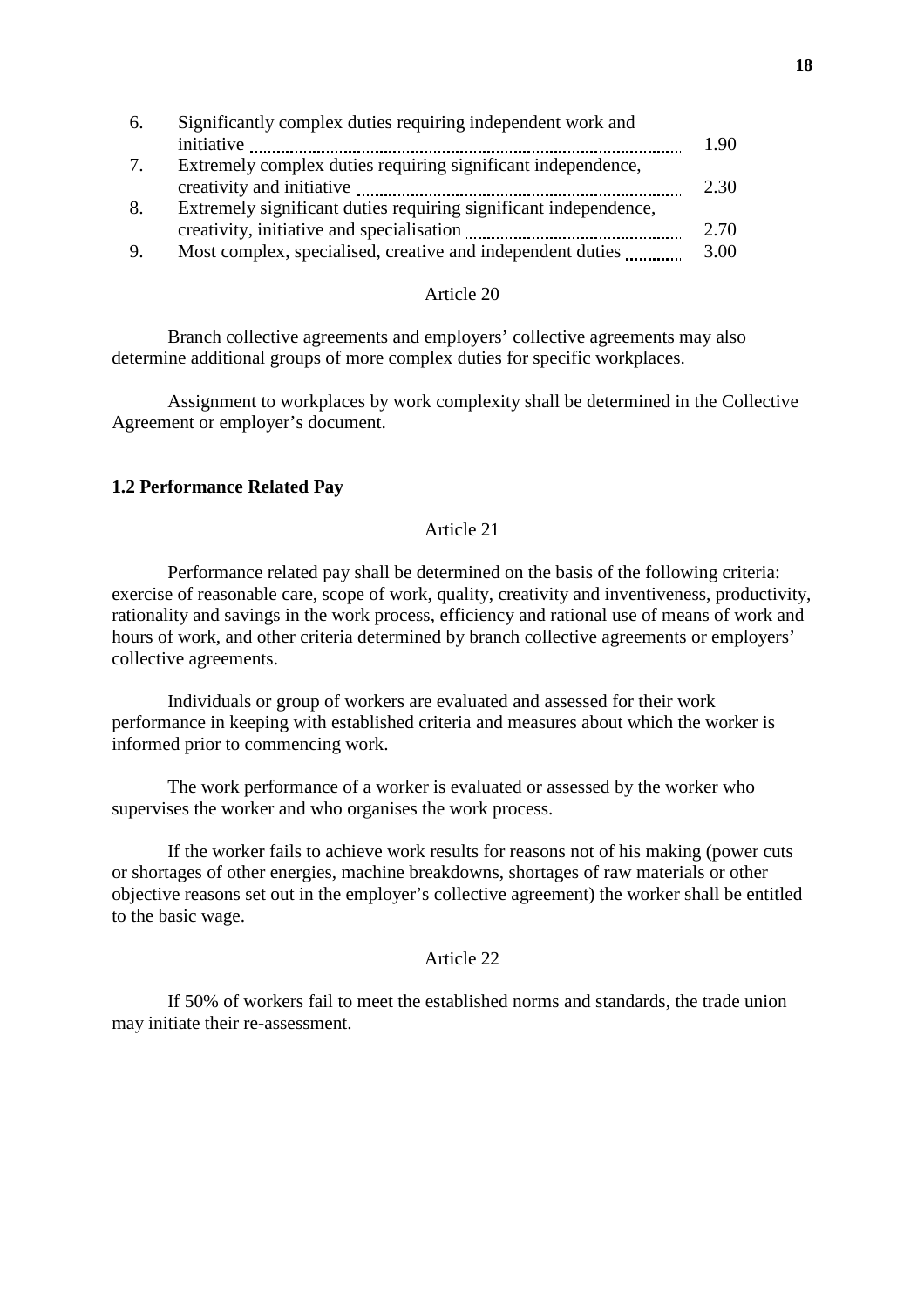### **1.3. Other Remuneration**

### Article 23

The worker's basic wage shall be increased if the worker works under more difficult conditions than what is normal for a specific workplace, in particular if the worker:

- carries out work duties during which the worker is exposed to hazardous substances (smoke, soot, hot ashes, dust, humidity, high or low temperatures, noise, blaring artificial light, dark rooms or rooms with an inappropriate colour of light);
- carries out work duties during which, in keeping with the regulations, the worker uses protective equipment such as: protective clothing, gas masks, dust proof masks, ventilating equipment or other protective equipment;
- carries out duties during which the worker is exposed to specific hazards (fire, water, explosions);

Branch collective agreements or employers' collective agreements shall set out the more difficult conditions of work than the normal conditions of work for specific workplaces and the amount of increase in remuneration on this basis shall not depend on the amount of the worker's wage but shall be the same amount for all workers who carry out work in such more difficult conditions of work.

Remuneration for the more difficult conditions of work than the normal conditions of work for specific workplaces shall be determined in the employer's collective agreement and following a particular methodology.

#### Article 24

The worker's basic wage shall be increased per hour for:

|                                  | 35%  |
|----------------------------------|------|
|                                  | 35%  |
|                                  | 5%   |
| - work on days of weekly rest by | .50% |

For work performed on public holidays and days of rest that are prescribed by law, the worker shall be entitled to remuneration for the days that are his days of rest and shall be paid wages increased by 50% for the hours he has worked.

Remunerations are not mutually exclusive.

The worker shall be entitled to an increase in his wage for work in three shifts only for the hours of work performed in the shift.

#### Article 25

The worker's basic wage shall be increased by 0.5% for every year of service.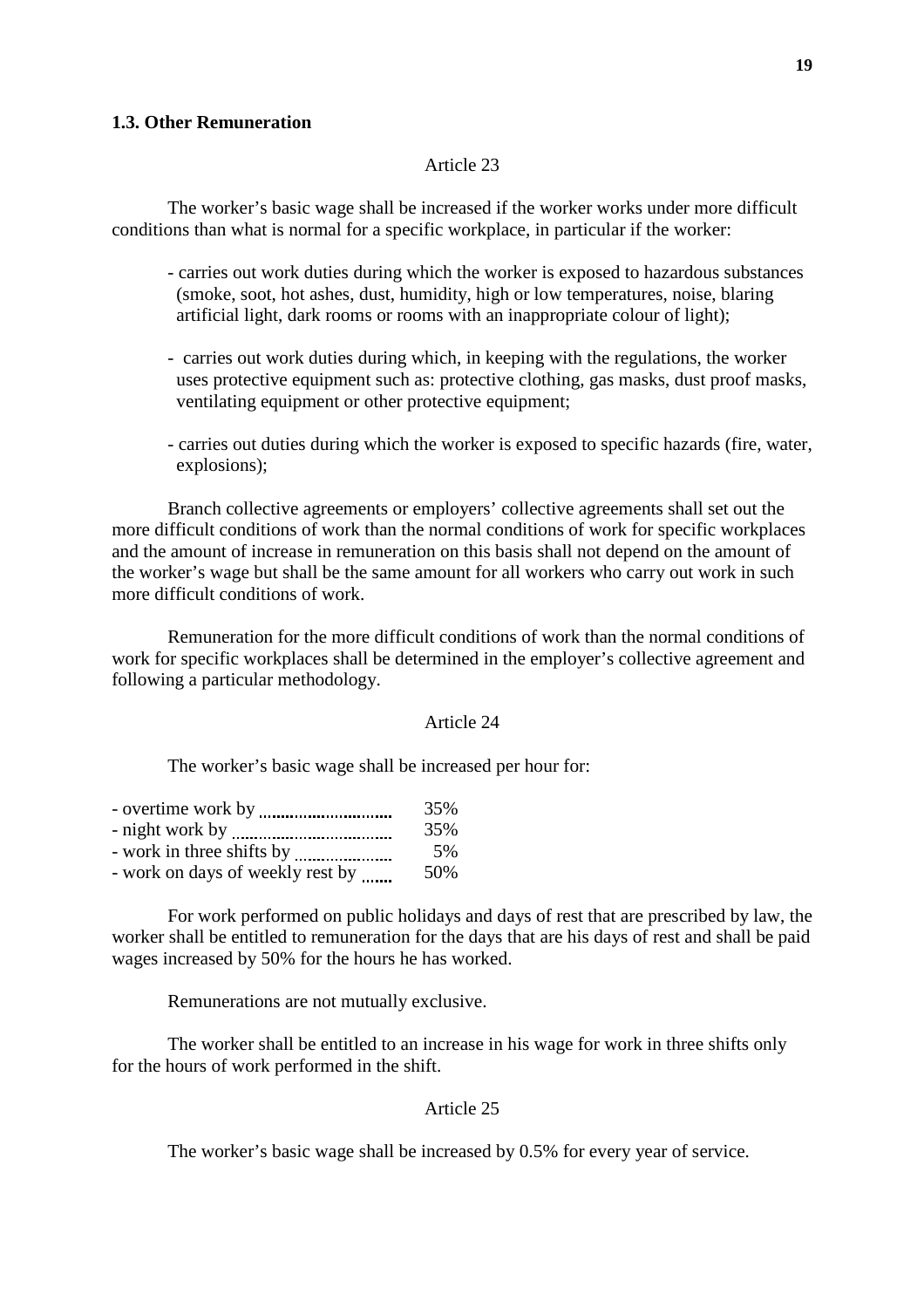If the employer has not organised meals for the workers during their hours of work or if the employer does not provide transport to the workplace, the employer may increase the worker's wage for an amount that shall be determined in agreement with the trade union.

## **2. Remuneration for Business Success**

# Article 27

The worker may also be paid on the basis of the business success of the employer.

### **3. Compensation of Wages**

### Article 28

The employer shall pay the worker compensation for his wage for:

- sick leave for the period of the worker's temporary incapacity for work;
- annual leave;
- paid extraordinary leave;
- the period during which the work process has been interrupted through an omission of the employer;
- public holidays and days of rest prescribed by the law or other regulations;
- days-off work;
- supplementary education, training and retraining and supplementary training for the needs of the employer;
- trade union training in agreement with the employer;
- the notice period; and
- in other cases determined by branch collective agreements or employers' collective agreements.

In the cases referred to in the preceding paragraph, the worker shall be entitled to compensation for his wage to the amount of his average wage in the preceding 12 months, unless otherwise regulated by the law.

If the worker was not paid wages in that period he shall be entitled to compensation to the amount of the lowest wage.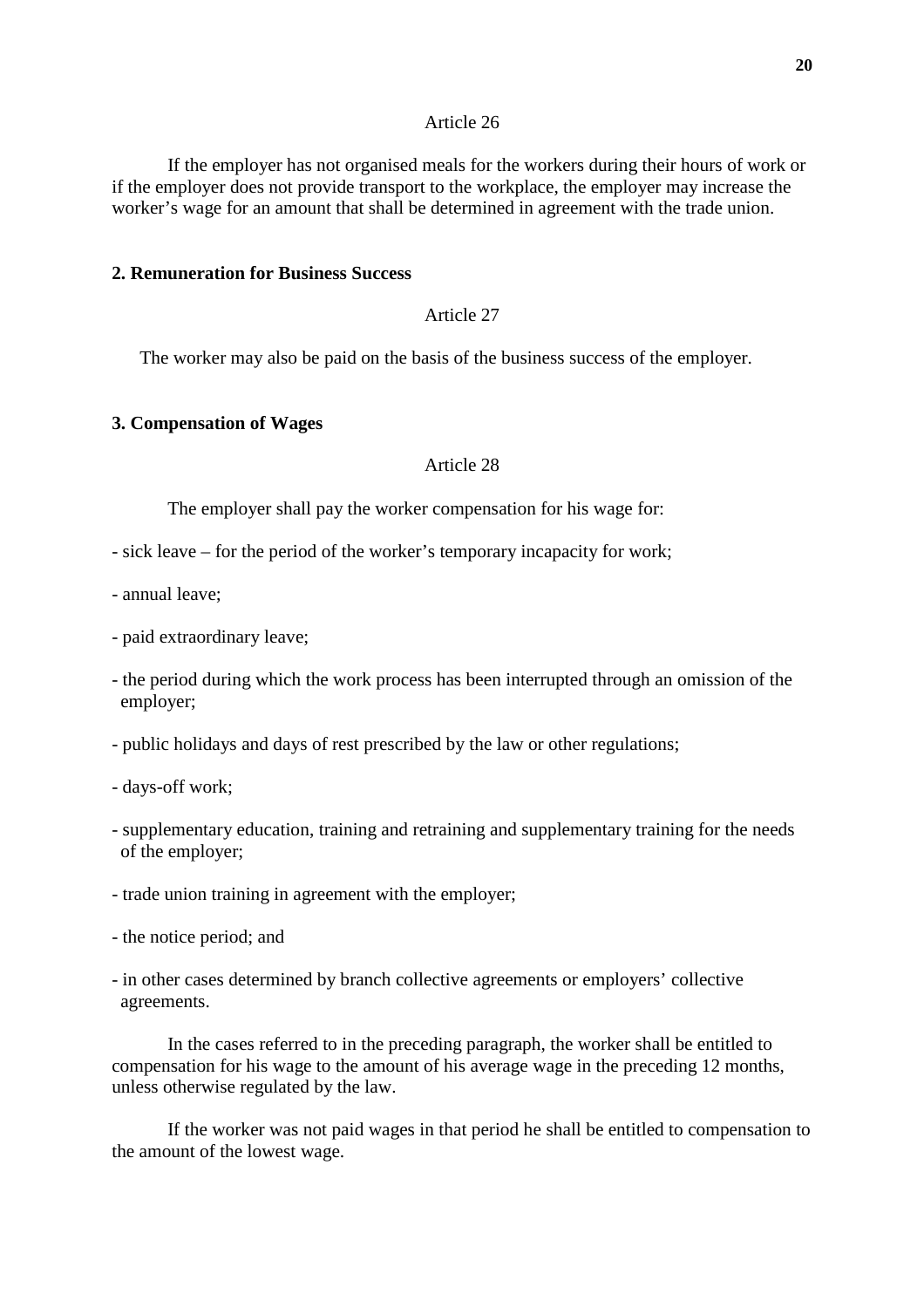The worker shall be entitled to compensation for contribution to inventions, rationalisation and other forms of creativity for the needs of the employer when this is determined in the contract signed between the worker and the employer.

## Article 30

For work as an apprentice the worker shall be entitled to a wage not less than 70% of the lowest wage for a specific level of work complexity established for the workplace for which the worker is being trained.

#### Article 31

For the period of incapacity for work up to 7 days the worker shall be entitled to compensation of wages up to 70%; up to 5 days, starting from the first day of sick leave, to 80% compensation, and for more than 15 days and for all following days to 90% compensation of the average net wage determined by law.

### Article 32

For the period of interruption of the work process, the worker shall be entitled to a compensation to the amount of 70% of the worker's wage for a period of three months in the current year.

#### Article 33

A work-related invalid shall be entitled to specific care and entitlements in keeping with the regulations of the pension and invalidity insurance pursuant to branch collective agreements and employers' collective agreements.

#### Article 34

In case of a strike organised because of a violation of workers' rights that are determined by law, a collective agreement or contract of employment for: non-payment of three preceding wages, non-payment of contributions and compensations, failure to sign the collective agreement or to ensure working conditions, the employer shall pay the worker compensation for the worker's wages to the amount of 60% of the basic worker's wage for five working days.

The worker can claim his entitlement to compensation of wages only if the legitimacy of the strike is in keeping with the enactments of the relevant trade union or if it is legitimised by the relevant trade union.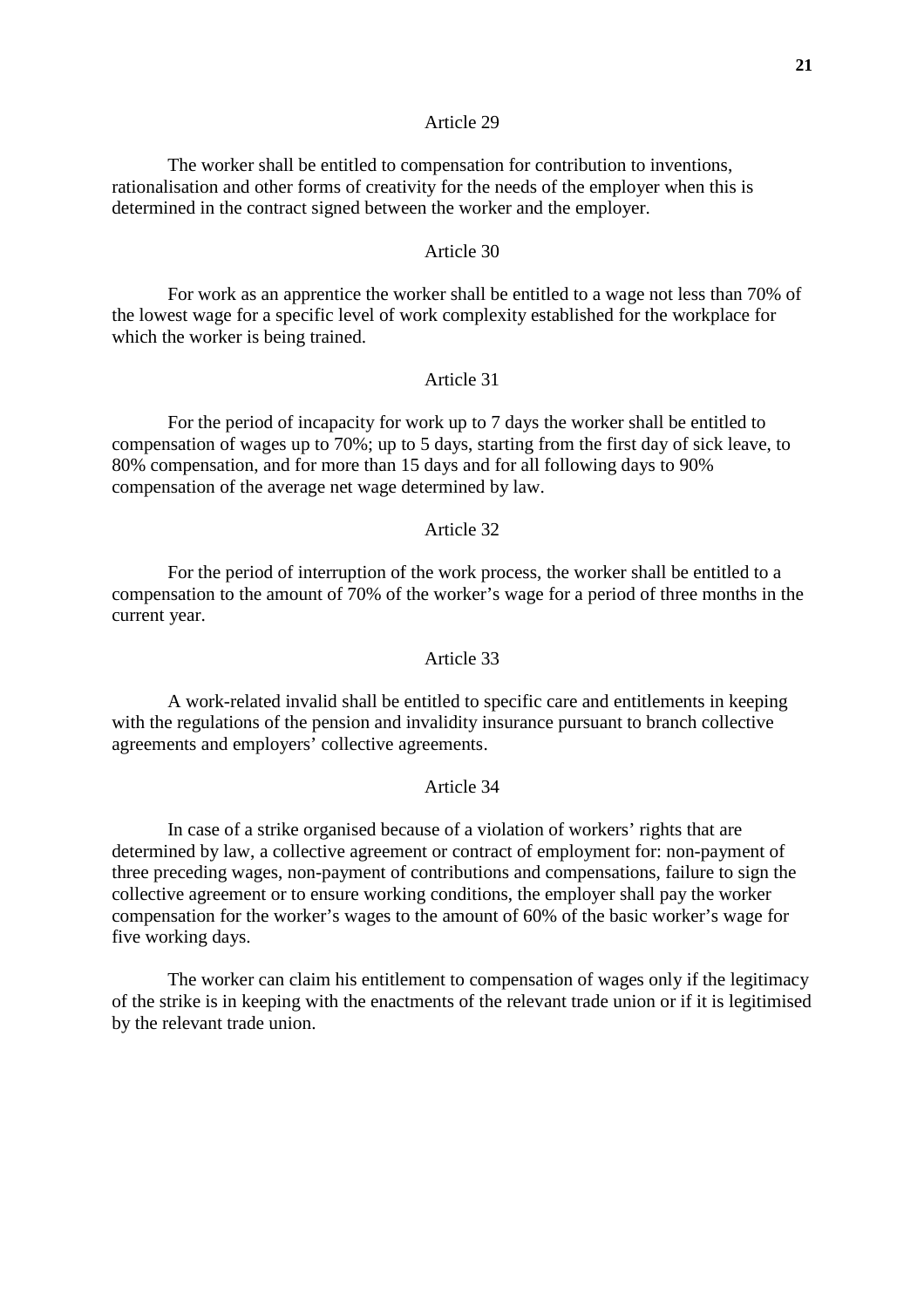## **4. Work-related Allowances**

## Article 35

A worker shall be entitled to the following work-related allowances determined by law and the collective agreement:

- a daily subsistence allowance for business travel in the country to the amount of 8% of the average net wage;
- a daily allowance for business travel abroad in keeping with the Decree on Expenses for Business Travel and for Moving Abroad approved by the administrative organ under current expenses;
- a field work allowance depending on the working conditions provided in the field (accommodation, food, etc.) to the amount determined by the branch collective agreement or the employer's collective agreement;
- a family separation allowance to the amount determined by the branch collective agreement or employer's collective agreement but not less than 60% of the average net wage;
- the family separation allowance is paid when the worker is assigned to or posted to a workplace outside the seat of the company or outside his place of residence;
- an allowance for the use of the worker's vehicle for the needs of the employer to the amount of 30% of the price of one litre of fuel consumed by the vehicle for every recorded kilometre;
- a moving allowance for a move for the needs of the employer to the amount of the actual expenses incurred;
- branch collective agreements shall determine the annual leave allowance and end of year allowance;

In addition to the allowances referred to in paragraph 1 of this Article the following allowances shall also be paid out in keeping with the collective agreement:

- in case of the worker's death the worker's family shall be paid an allowance of up to three average net wages;
- in case of the death of a household member the worker shall be paid an allowance of up to two average net wages;
- in case of serious consequences of natural disasters the worker shall be paid not less than one average net wage;
- in case of an accident at work or occupational disease of a duration of more than six months of continuous sick leave the worker shall be paid an allowance of one average basic wage;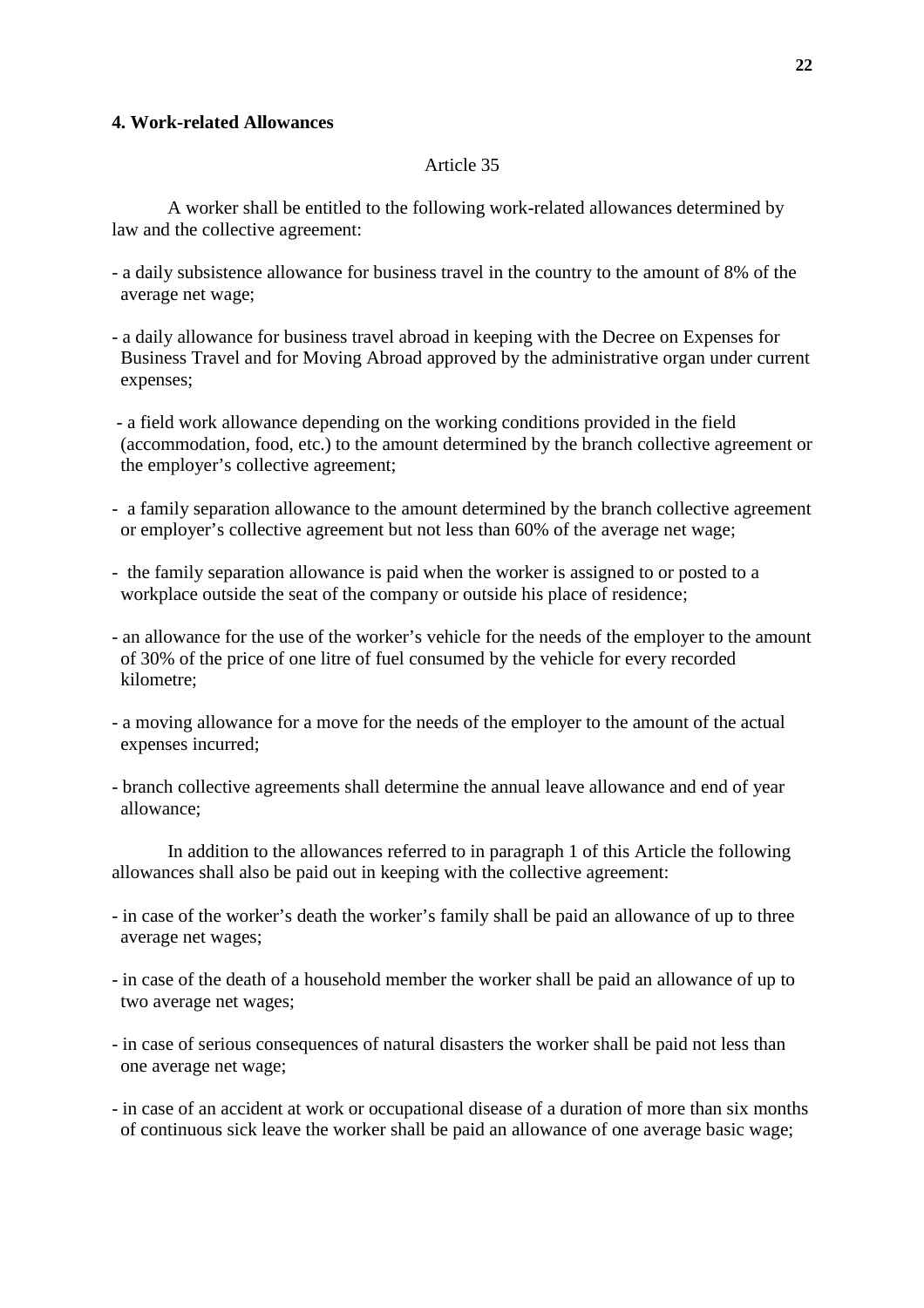- as a length of service award the worker shall receive an allowance of one average net wage – for at least 10 years of service with the same employer;
- upon retirement the worker shall be paid a severance allowance of not less than two average net wages;

The average net wage paid as allowance to the worker shall be the monthly average net wage in the Republic of Macedonia paid to a worker for the preceding three months.

The employer may pay for and organise the transport for workers to and from the workplace and may pay for their meals during the hours of work. The cost of meals may not exceed 20% of the average net wage per worker paid in the preceding year and the cost of transport shall be to the amount of the actual costs of public transport.

The worker shall be paid other allowances as well in keeping with branch collective agreements or employers' collective agreements.

# **VII – HOURS OF WORK**

# Article 36

The start, schedule and end of the hours of work shall be determined by the employer or the employer's organ in keeping with the law, enactment of the state administration organ in the relevant field, branch collective agreements or employers' collective agreements.

The employer's collective agreement shall determine the extremely difficult working conditions of a workplace for which less than 40 hours of work a week shall be considered normal hours of work but this shall not be less than 36 hours of work a week.

The employer's collective agreement may determine less than 36 hours of work a week for workplaces with a significant danger of accidents or occupational diseases.

### Article 37

Branch collective agreement or employers' collective agreements determine situations in which the worker shall have to work longer hours of work (overtime) at the request of the employer.

# **VIII – BREAKS AND REST PERIODS**

## **1. Possibility to Determine Varying Hours of Work in a Collective Agreement**

Article 38

Branch collective agreements or employers' collective agreements shall determine limits to the work duties for workers who work at night and the average minimum duration of daily and weekly rests for work in shifts.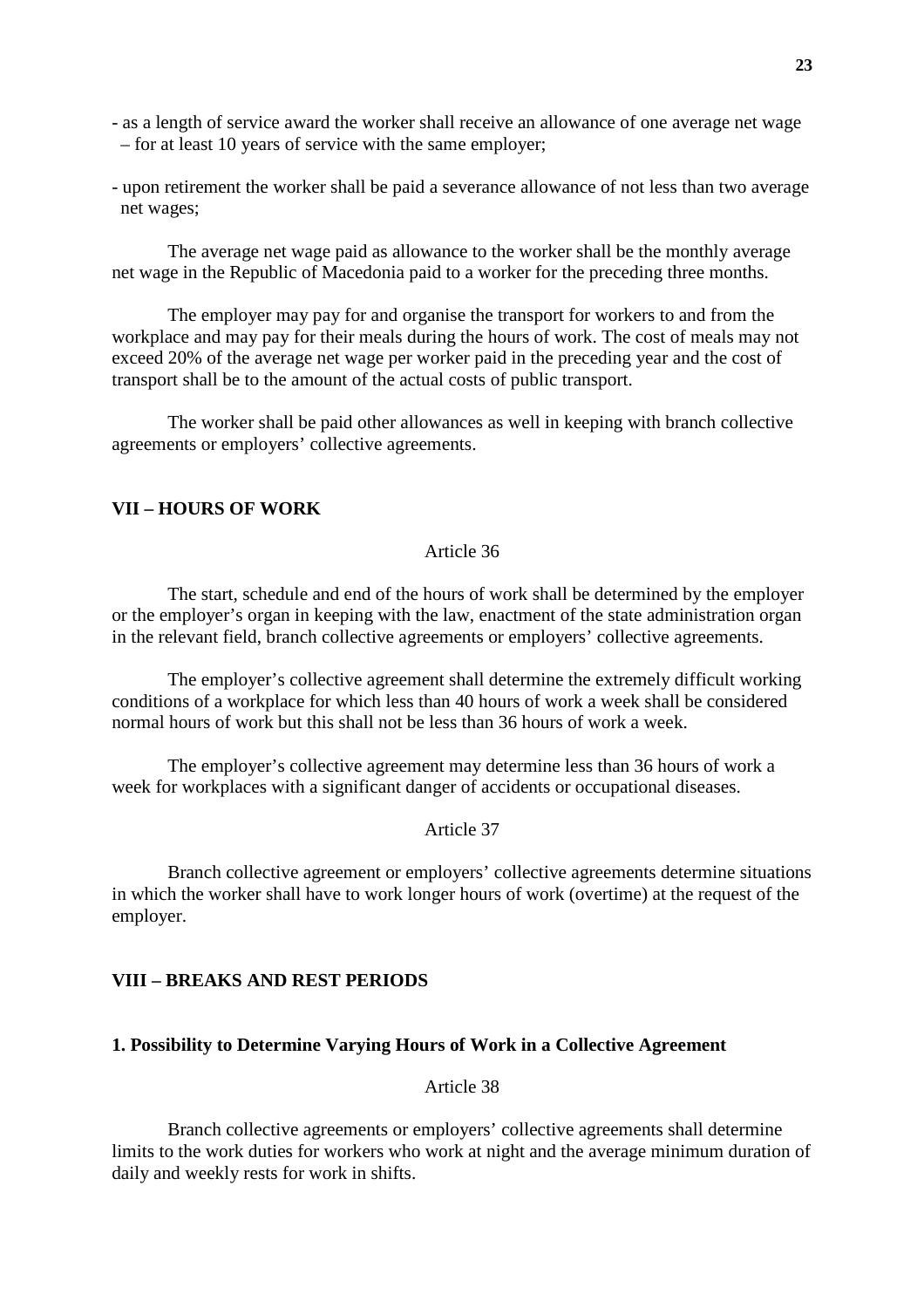### **2. Mandatory Temporary Leave**

### Article 39

Branch collective agreements or employers' collective agreements shall determine the reasons, conditions and procedure for the introduction of mandatory temporary leave.

## **3. Determination of Length of Annual Leave**

#### Article 40

The worker shall be entitled to not less than 20 to 26 work days of annual leave in one calendar year.

The length of a worker's annual leave shall be determined on the basis of the following:

- 1. the length of service;
- 2. the work complexity of the workplace;
- 3. the conditions of work;
- 4. the worker's health; and
- 5. for workers younger than 18 years of age.

If a worker, on the basis of the criteria under this Article, is entitled to more than the maximum of annual leave, the worker shall be entitled only to 26 work days.

The length of annual leave accumulated under items 4 and 5 of paragraph 2 of this Article may exceed 26 work days.

Branch collective agreements and employers' collective agreements may determine also other criteria for determining the length of annual leave.

### Article 41

Branch collective agreements shall determine more than 26 work days of annual leave for workers who work under extremely difficult working conditions.

# **4. Paid Leave**

## Article 42

The worker shall be entitled to paid leave for personal or family reasons of up to 7 work days annually in the following cases: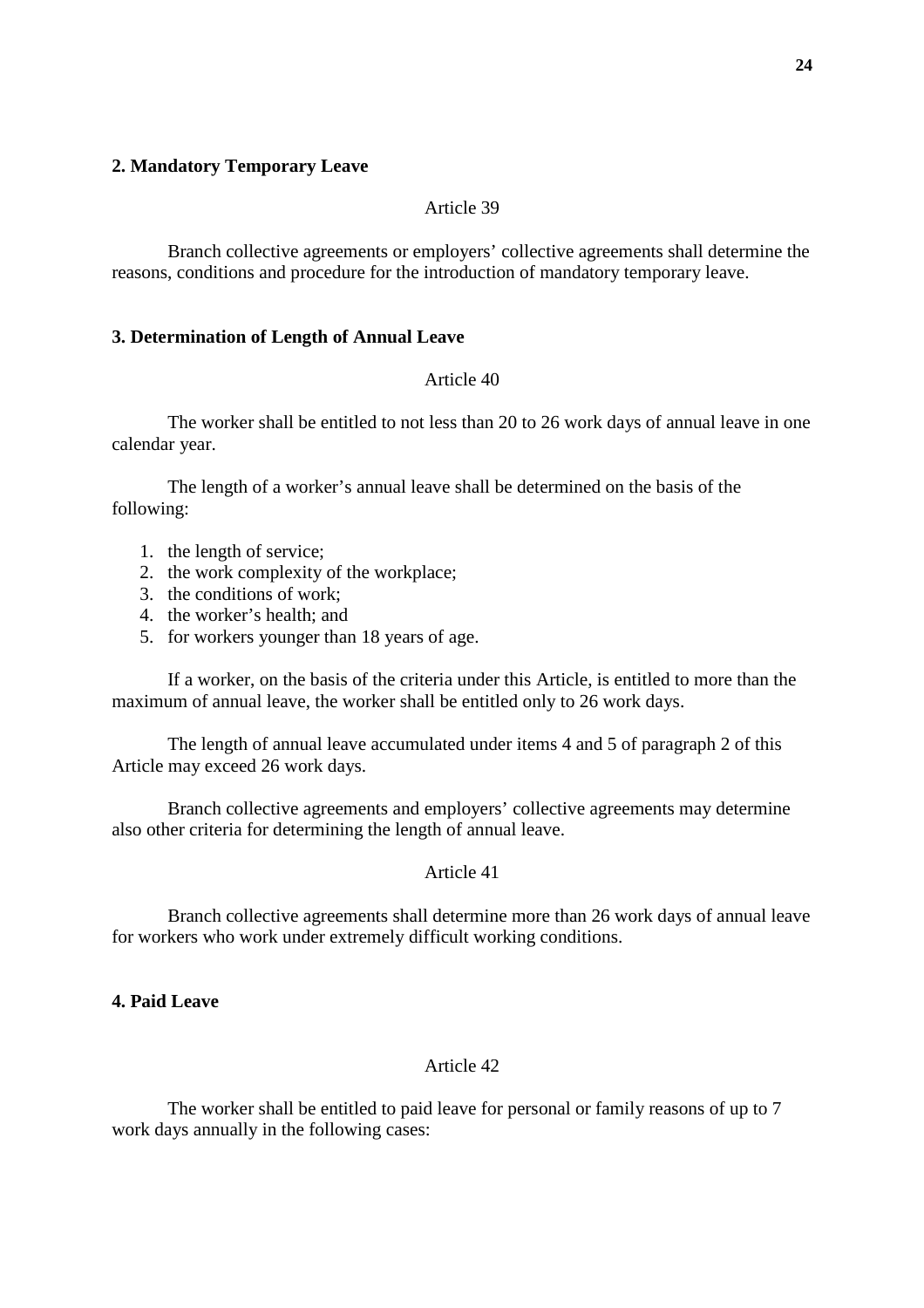| $-$                      | for marriage                                            | 3 days |
|--------------------------|---------------------------------------------------------|--------|
|                          | $-$ for marriage of child                               | 2 days |
| $ \,$                    | for the birth or adoption of a child                    | 2 days |
|                          | - for the death of the spouse or child                  | 5 days |
|                          | - for the death of a parent, brother or sister          | 2 days |
|                          | - for the death of a parent of the spouse               | 2 days |
| $\equiv$                 | for the death of a grandparent                          | 1 day  |
| $\overline{\phantom{0}}$ | to sit for a qualification or other examination for the |        |
|                          | needs of the employer up to                             | 3 days |
|                          | $-$ For a natural disaster up to                        | 3 days |

Absence from work in the cases listed under paragraph 1 shall be approved and shall be used on the days of the duration of the situation for which leave has been approved regardless of the requirements of the work process.

### Article 43

The worker may take unpaid leave of absence during which he shall not be entitled to any contributions on his wage for a period not in excess of three months in the following cases:

- to care for a family member;
- to build or repair his house or apartment;
- to participate in cultural or sports events;
- to participate in congresses, conferences, and so forth;
- for medical treatment at his own expense;
- in other cases determined by branch collective agreements or employers' collective agreements.

The employer or a person authorised by the employer shall take the decision on the absence referred to in paragraph 1 of this Article in keeping with the needs of the work process.

#### **IX – COMPENSATION FOR DAMAGES**

Article 44

The employer's collective agreement shall determine cases in which the worker is deemed to be exposed to hazards, the amount of a lump sum indemnity, and the manner and conditions under which the indemnity may be decreased or when there can be an exemption from indemnity.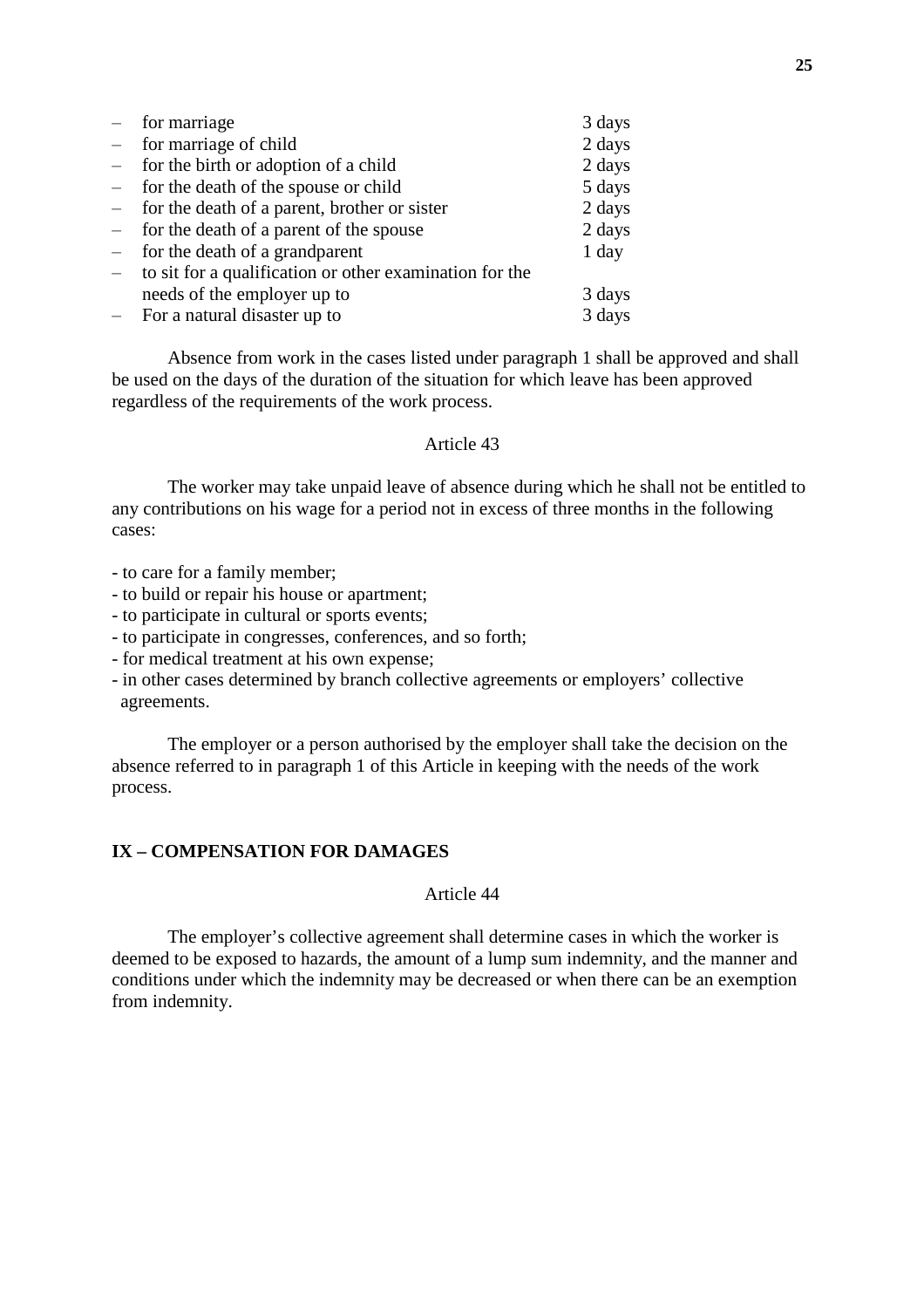# **X – SETTLEMENT OF INDIVIDUAL AND COLLECTIVE LABOUR RELATED DISPUTES**

#### Article 45

An individual labour related dispute is a dispute on the implementation of the worker's rights prescribed by law, a collective agreement and contract of employment.

Collective labour related disputes are disputes regarding the concluding, amending, supplementing and implementing of a collective agreement, the right of association in trade unions and the right to strike.

#### Article 46

Disputes shall not be settled through mutual agreement but shall be settled through conciliation or arbitration.

Conciliation is a process in which an independent third party, appointed by the parties to the dispute, assists the parties to the dispute to find a settlement to the dispute.

Arbitration is a process of dispute settlement between the parties to the dispute by a third party that is appointed by the parties to the dispute and that takes a decision on the settlement of the dispute.

## Article 47

The parties to the dispute shall appoint conciliators or arbitrators from the List of Conciliators and Arbitrators established by the parties.

Parties to the dispute shall determine jointly the third member for the conciliation or arbitration procedure.

### **1. Conciliation Procedure (Conciliation Council)**

Article 48

Individual and collective labour related disputes may be settled through conciliation before a separate Conciliation Council.

A conciliation procedure is instituted at the proposal of either of the parties not later than five days following the beginning of the dispute when the initiator of the conciliation procedure presents the contents of the disputed relations.

Upon receipt of the proposal the other party shall respond within three days.

The parties to the dispute propose their respective member to the Conciliation Council and they appoint jointly the third member of the Conciliation Council from the List of Conciliators.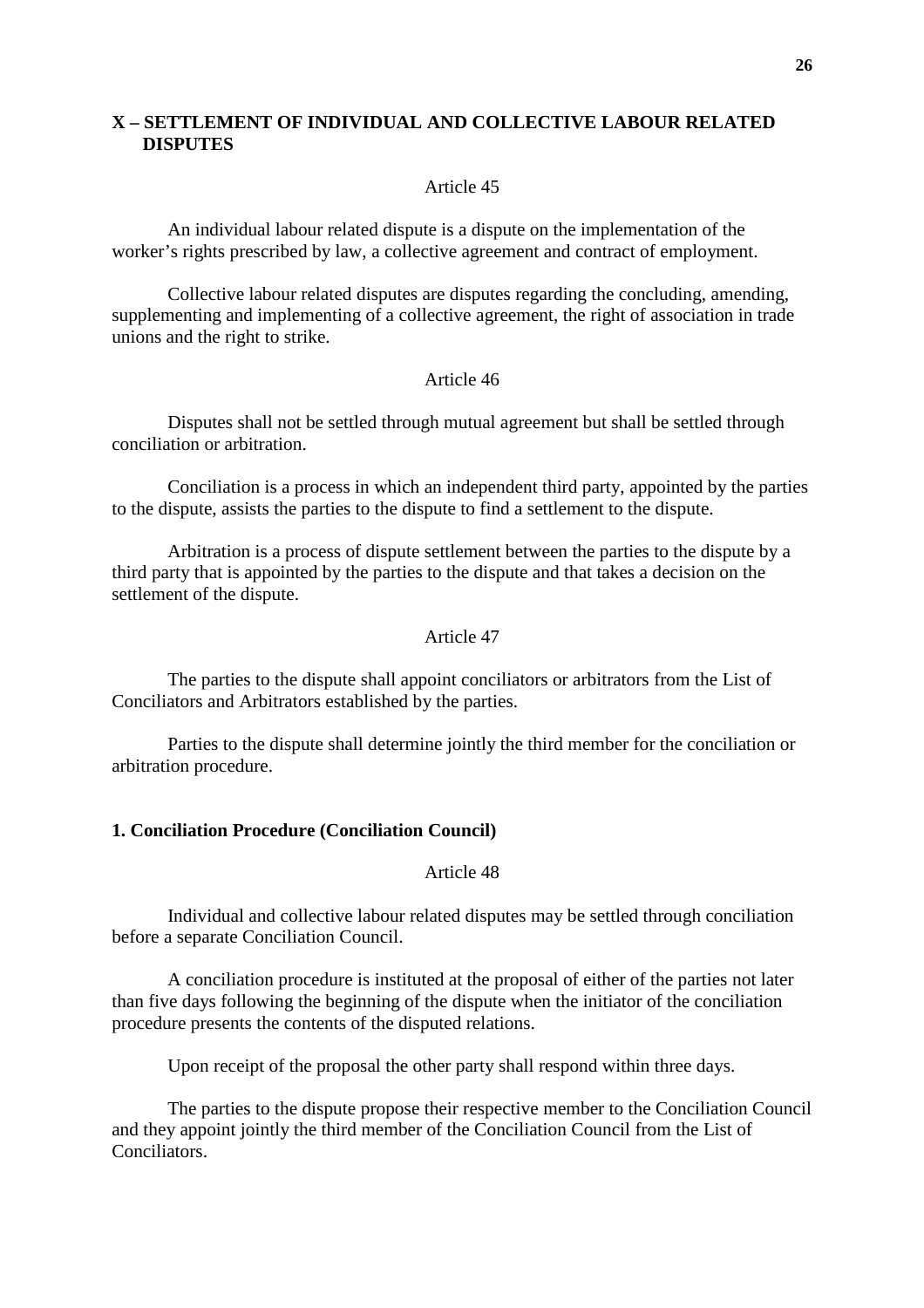**27**

The conciliator shall chair the Conciliation Council and shall assist the parties to the dispute to settle the dispute.

If the other party fails to respond to the proposal, to appoint a member to the Conciliation Council, to identify a conciliator or fails to reach an agreement on the settlement of the dispute, the conciliation procedure shall be suspended.

# Article 49

The parties to the dispute shall terminate the conciliation procedure within 15 days as of the filing date of the proposal for conciliation proceedings.

The agreement reached through conciliation proceedings shall be in writing and shall be binding for the parties to the dispute.

# Article 50

An employer's collective agreement may provide supplementary provisions on the forming of a separate Conciliation Council and on proceedings for the settlement of individual and collective labour related disputes.

# **2. Arbitration Procedure**

# Article 51

In case of a collective labour related dispute a party to the dispute may file a proposal for the institution of arbitration proceedings within 8 days of the day the dispute arose or of the day of suspension of conciliation proceedings.

Arbitration may be conducted by one or more arbitrators.

The parties to a dispute shall appoint jointly an arbitrator or arbitrators from the List of Arbitrators.

The arbitrator shall schedule negotiations within 5 days of the receipt of the proposal.

The authorised representatives of the parties to the dispute shall be summoned to the negotiations.

The decision of the arbitrator is final and executive for the parties to the dispute.

Arbitration proceedings shall be terminated within 15 days as of the day the dispute has arisen.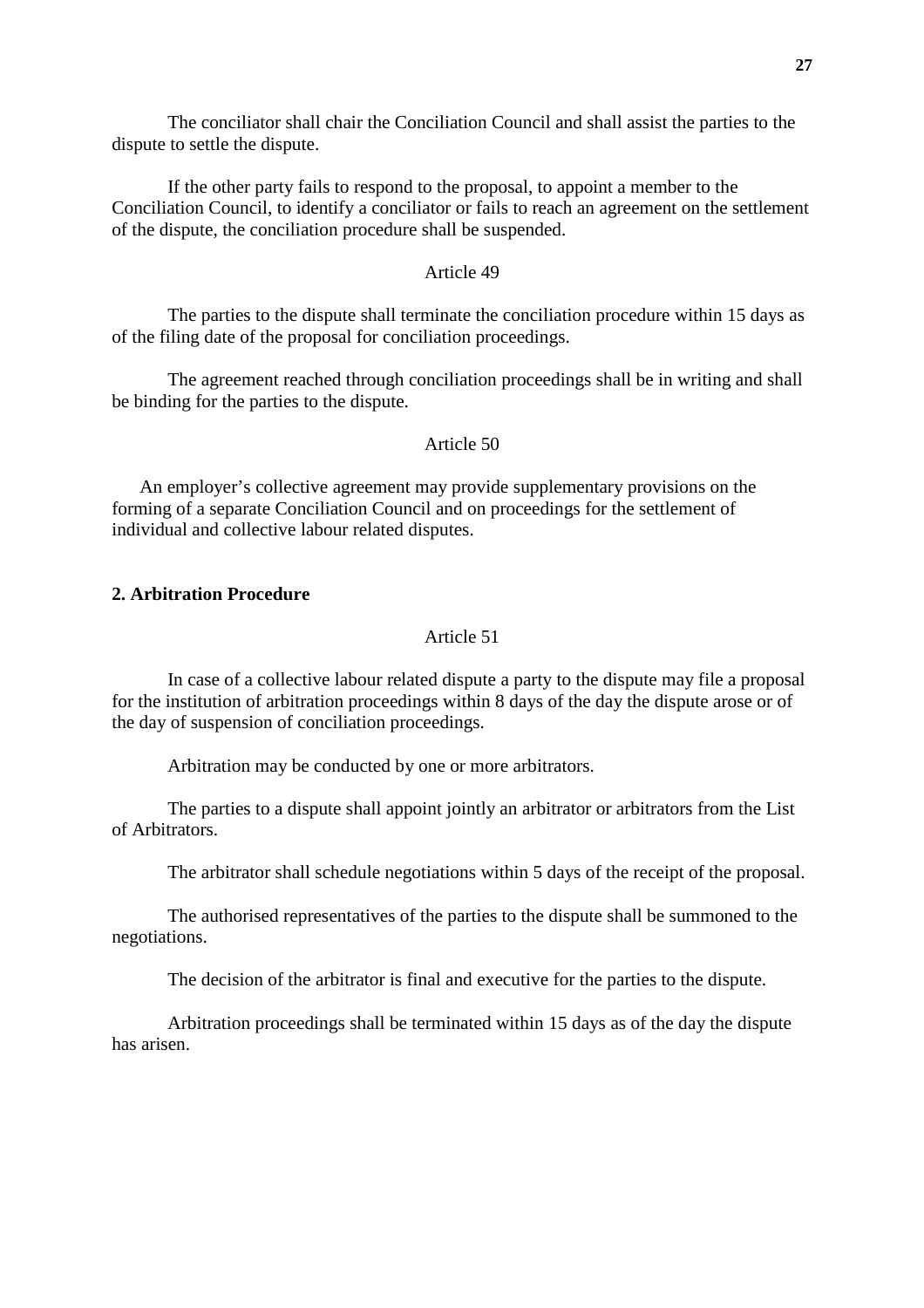#### **XI – INFORMING THE WORKERS**

## Article 52

The employer shall ensure that the workers are informed not less than once a year or when the need thereof arises about issues relevant to their economic and financial situation.

Information shall be disseminated in a manner that is appropriate to the kind of information that has to be transmitted and may be relevant to all or a certain group of workers.

The information may be written or verbal and shall be provided by authorised representatives.

## **XII – TRAINING AND EDUCATION OF WORKERS**

Article 53

The programme, duration, rights and obligations of the parties to the contract with regard to education, supplementary education and training of workers for the needs of the employer shall be determined by a collective agreement or an employer's document.

# **XIII – CONDITIONS FOR THE WORK OF THE TRADE UNION**

Article 54

The employer shall provide conditions for trade union activities aimed at the implementation of the rights of workers in a labour relationship as determined by the law and collective agreement.

Trade union activities that are in keeping with paragraph 1 of this Article shall not be prohibited by an employer's document.

### Article 55

At the request of the trade union, the employer shall provide data and information on those issues that directly affect the material and social position of the members of the trade union (the workers) and shall review the opinions and proposals of the trade union during the process of decision taking and solution finding regarding the material and social position of the workers and the implementation of the workers' rights.

A trade union representative shall have free access to communication with the employer or the employer's representative and to all workers in the undertaking when this is necessary for the execution of the trade union's function.

The employer shall ensure that the authorised trade union representative, who is employed with the employer, can communicate and carry out his trade union activities freely.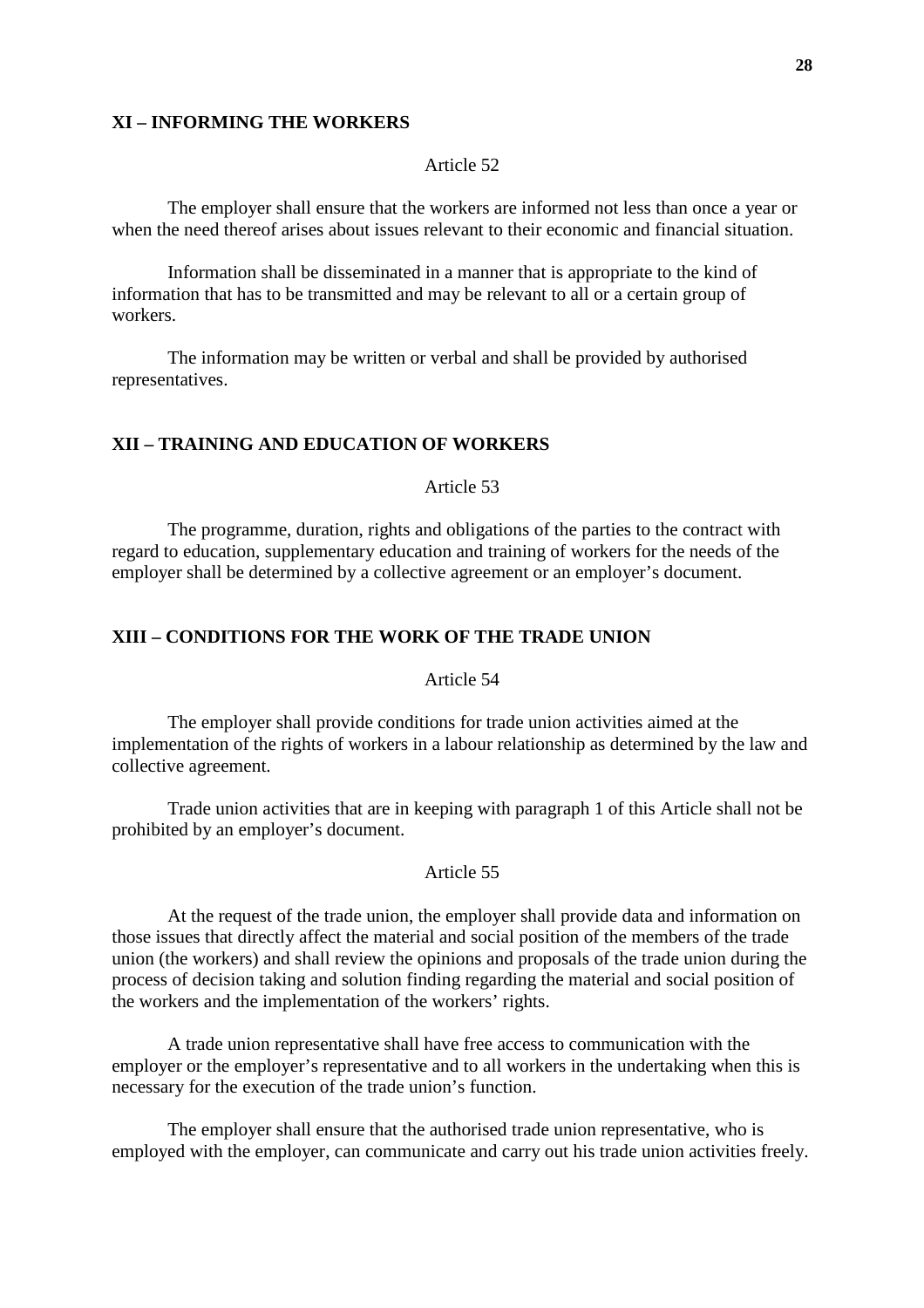In keeping with the decision of the trade union, the employer shall calculate and pay the trade union membership fees from the workers' net wages.

The employer shall provide expert, administrative and technical conditions for the work and carrying out of the functions of the trade union.

### Article 57

A trade union representative shall enjoy specific protection and shall not be called to account nor be placed into a less favourable position, including the termination of his labour relationship, unless he has committed a crime or caused significant material damage to the employer.

Trade union representatives shall be officials in the trade union who are employed with the employer and who carry out their functions on a voluntary basis.

The trade union representative shall enjoy special protection during his mandate and two years upon termination of his mandate.

## Article 58

The trade union representative:

- shall not be sent on mandatory temporary leave;

- shall not be assigned to another post without his consent;

- shall not have his labour relationship terminated for business reasons.

#### Article 59

The trade union shall take the decision on the number of trade union representatives who shall have protection: members of the executive board of the basic organisation and the elected representatives in the higher trade union bodies.

#### Article 60

The employer shall enable the trade union representative to be absent from work with pay in order to carry out his trade union functions efficiently and for the representative's union education and training.

The manner, time and conditions under which the trade union representative is relieved of his work duties shall be determined in branch collective agreements or employers' collective agreements.

## Article 61

An elected trade union representative or a trade union representative who has been appointed to a trade union organ, the functions of which necessitate a temporary suspension of work at his employer's workplace, shall be entitled, within five days, to take up his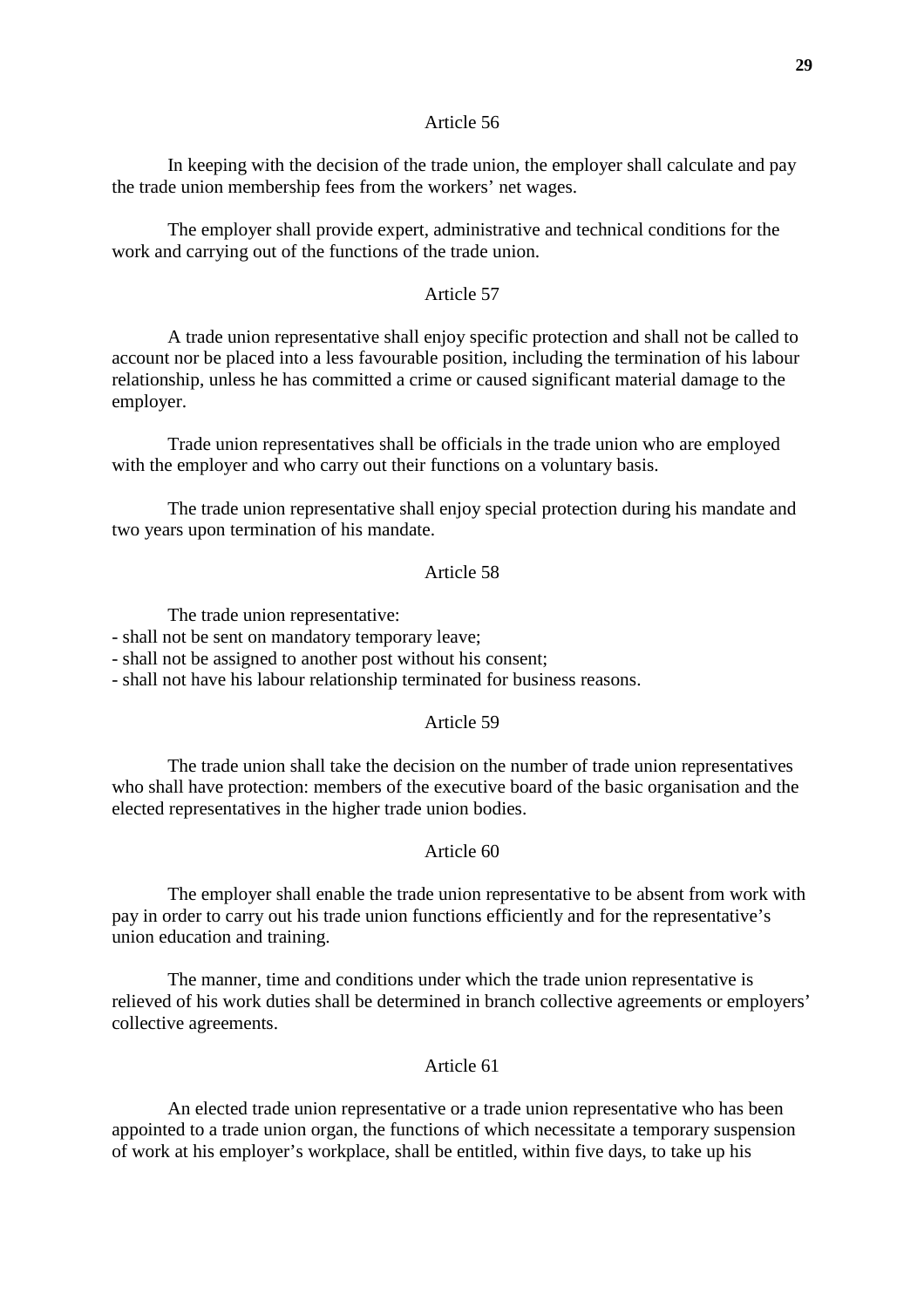workplace, at the appropriate level of qualification required, with his employer and this shall be concluded in a special agreement with the employer.

# **XIV – PROTECTION OF WORKERS' RIGHTS**

# Article 62

If a worker submits a request to the employer to remove a violation of the worker's right determined by the law, collective agreement or contract of employment or a request to implement such a right, the employer shall cooperate with the trade union representatives to settle the dispute that has arisen.

# Article 63

The worker shall have the right to be present at the proceedings before the organ that decides on the filed request in the second instance and to be represented by the trade union.

The worker who is absent from work in order to be present at the proceedings being conducted before the organ referred to in paragraph 1 of this Article shall be considered to be present at his workplace and his wages shall not be decreased on this basis.

## **XV – AMENDMENTS, SUPPLEMENTS, INTERPRETATION AND MONITORING OF IMPLEMENTATION OF THE COLLECTIVE AGREEMENT**

#### **1. Amendments and Supplements to the Collective Agreement**

Article 64

Any participant may propose amendments and supplements to this Collective Agreement.

A proposal to amend and supplement this Collective Agreement shall be submitted in writing to the other participant who shall respond to such a proposal within 30 days.

If the other participant does not accept or fails to give his opinion on the proposal within the time limit set out under paragraph 2 of this Article, the participant – proposal initiator may institute consensus proceedings.

#### Article 65

Consensus proceedings shall be instituted at the request of one of the participants in the Collective Agreement and shall be concluded within 60 days as of the filing date of the request.

A Consensus Commission shall be established within 10 days as of the filing date of the request for consensus.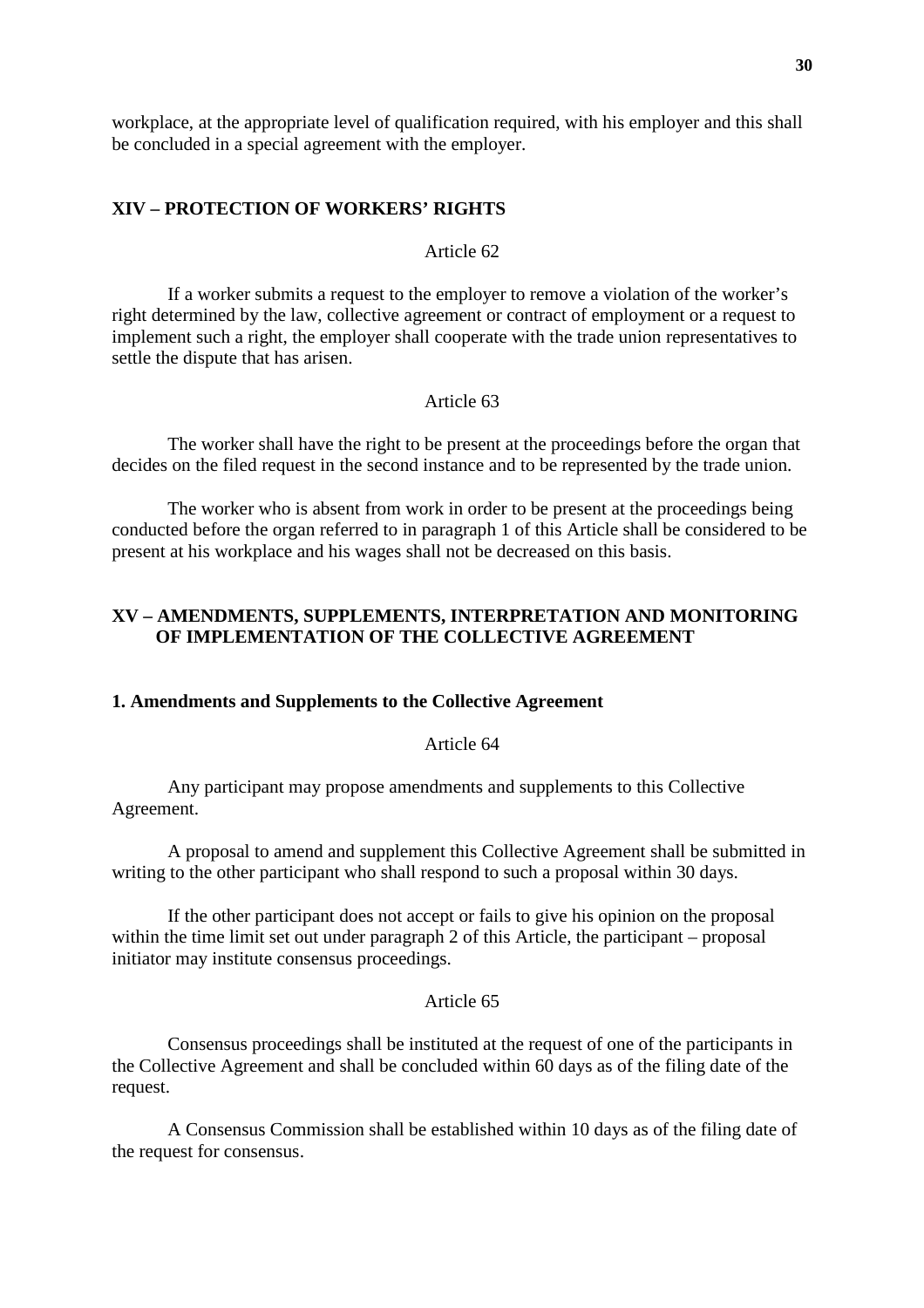Each participant shall appoint two members to the Consensus Commission.

The Commission members shall jointly appoint a chairman.

The consensus reached by the participants shall be in writing.

The participants shall be bound to amend and supplement the Collective Agreement in keeping with the consensus reached.

### **2. Monitoring the Implementation of the Collective Agreement**

### Article 66

The participants shall form a Commission to monitor the implementation of the Collective Agreement.

Any participant in this Collective Agreement shall appoint up to three members to the Commission referred to in paragraph 1 of this Article within 30 days as of the conclusion date of this Collective Agreement.

#### **3. Interpretation of the Collective Agreement**

## Article 67

The Commission referred to in Article 66 of this Collective Agreement shall interpret the provisions of this Collective Agreement.

# **XVI – PROCEDURE FOR THE SUSPENSION OF THE COLLECTIVE AGREEMENT**

# Article 68

This Collective Agreement may be suspended three months prior to the expiry of its validity.

This Collective Agreement shall be suspended in writing and a reasoned statement regarding its suspension shall be provided.

Following the proposal for the suspension of the Collective Agreement, the other party shall respond or initiate negotiation proceedings not later than 15 days as of the receipt date of the submission on suspension.

### Article 69

If the party does not respond within the time limit set out under Article 67, paragraph 3, the Collective Agreement shall be extended for not more than 3 months as of the receipt date of the written suspension.